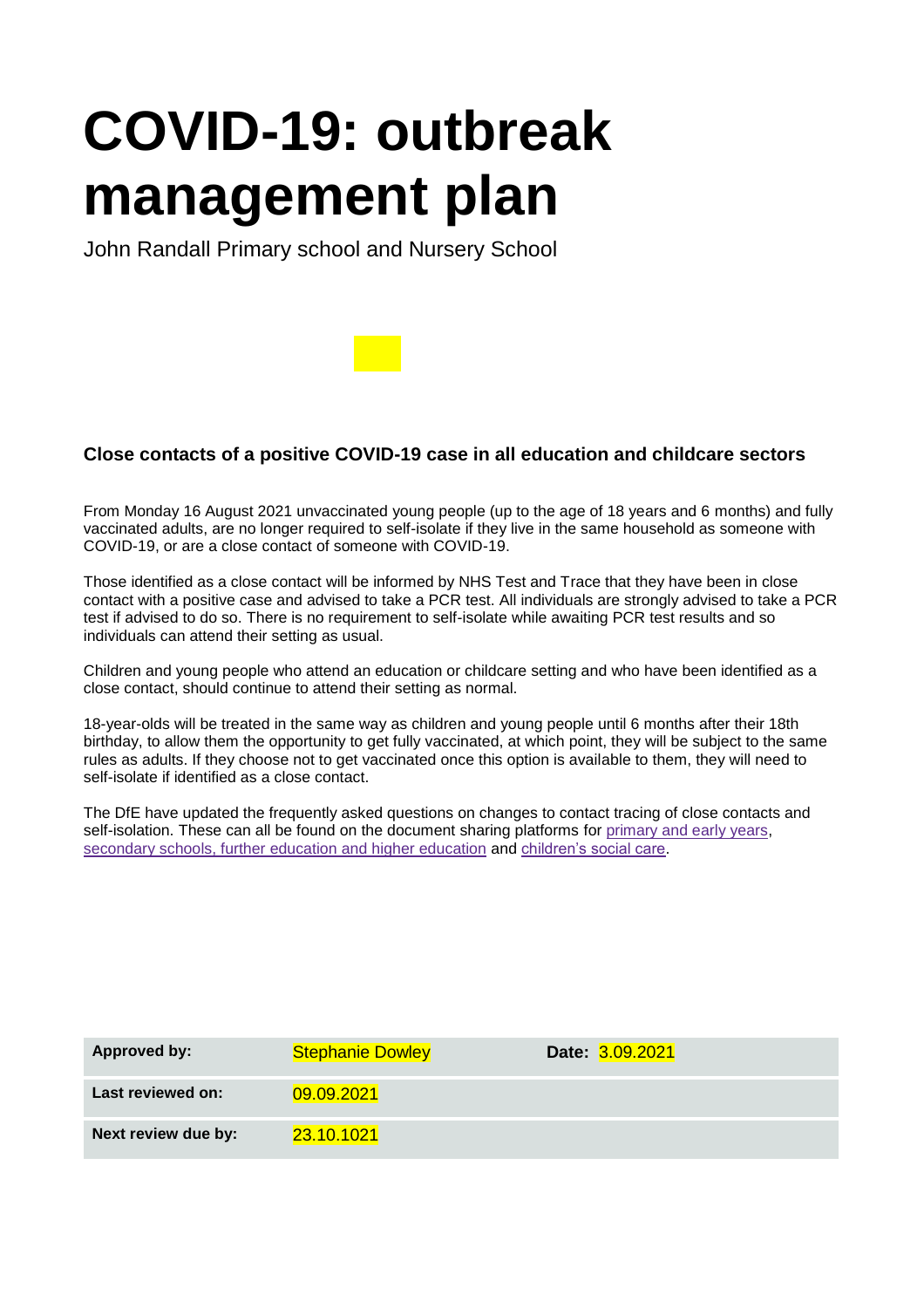# **1. Introduction**

This plan is based on the [contingency framework for managing local outbreaks](https://www.gov.uk/government/publications/coronavirus-covid-19-local-restrictions-in-education-and-childcare-settings) of COVID-19, provided by the Department for Education (DfE) and will be used alongside the latest Government Guidance and the controls that are already in place for hand hygiene, ventilation and enhanced cleaning in the Covid Risk assessment [http://GOV.UK](http://mail.taw.org.uk:32224/?dmVyPTEuMDAxJiYzOWEzYWMwNTY2MDMxNDFkNT02MTI3RjhGOF8zNjE2N18yMDI2Ml8xNiYmNWE5MTQzYzg3NmE3MDFhPTEyMzImJnVybD1odHRwJTNBJTJGJTJGR09WJTJFVUs=)

The purpose of this plan is due to the government making it a national priority that education and childcare settings continue to operate as normal during the COVID-19 pandemic. The DfE's COVID Contingency Framework states that schools should have an outbreak management plan, which describes how they would operate if there was an outbreak in school.

The measures in this plan will be implemented in response to recommendations provided by the local authority (LA), director of public health (DPH), Public Health England (PHE) health protection team or the national government.

It may be necessary to implement these measures in the following circumstances, for example:

- To help manage increased transmission of COVID-19 within the school when the following thresholds are reached
	- 5 children, pupils, students or staff, who are likely to have mixed closely, test positive for COVID-19 within a 10-day period;
	- or 10% of children, pupils, students or staff who are likely to have mixed closely test positive for COVID-19 within a 10-day period
	- 2 children, pupils, students and staff, who are likely to have mixed closely, test positive for COVID-19 within a 10-day period

Delete whichever threshold does not apply to setting

- If COVID-19 infection rates in the community are extremely high, and other measures have failed to reduce transmission
- As part of a package of measures responding to a 'variant of concern' (VoC)or a variant under investigation ( VUI)
- If thresholds are exceeded an outbreak occurs, we will work with Telford & Wrekin Health Protection Hub(HPH) to help identify individuals who may have been in contact with known infectious individuals

We will notify the HPH is we are aware of any staff or pupil that has been hospitalized due to Covid -19

#### **2. Roles and Responsibilities**

#### **Roles and Responsibilities**

Local authorities, directors of public health (DsPH) and PHE health protection teams (HPTs) are responsible for managing localised outbreaks. They provide health protection support and advice to education and childcare settings. We will notify the HPH of all confirmed positive cases in staff and pupils using the online notification form [https://www.telford.gov.uk/info/20692/coronavirus\\_covid-](https://www.telford.gov.uk/info/20692/coronavirus_covid-19/4040/i_want_to_report_suspected_or_confirmed_cases)[19/4040/i\\_want\\_to\\_report\\_suspected\\_or\\_confirmed\\_cases](https://www.telford.gov.uk/info/20692/coronavirus_covid-19/4040/i_want_to_report_suspected_or_confirmed_cases)

| Role                                                                        | Who                      |
|-----------------------------------------------------------------------------|--------------------------|
| Production of the plan                                                      | <b>Stephanie Dowley</b>  |
| Authorisation of the plan                                                   | Chair of Governors (tbc) |
| Review and updating the plan in the light of new<br>guidance and situations | <b>Stephanie Dowley</b>  |
| Implementation of the plan                                                  | SLT and school staff     |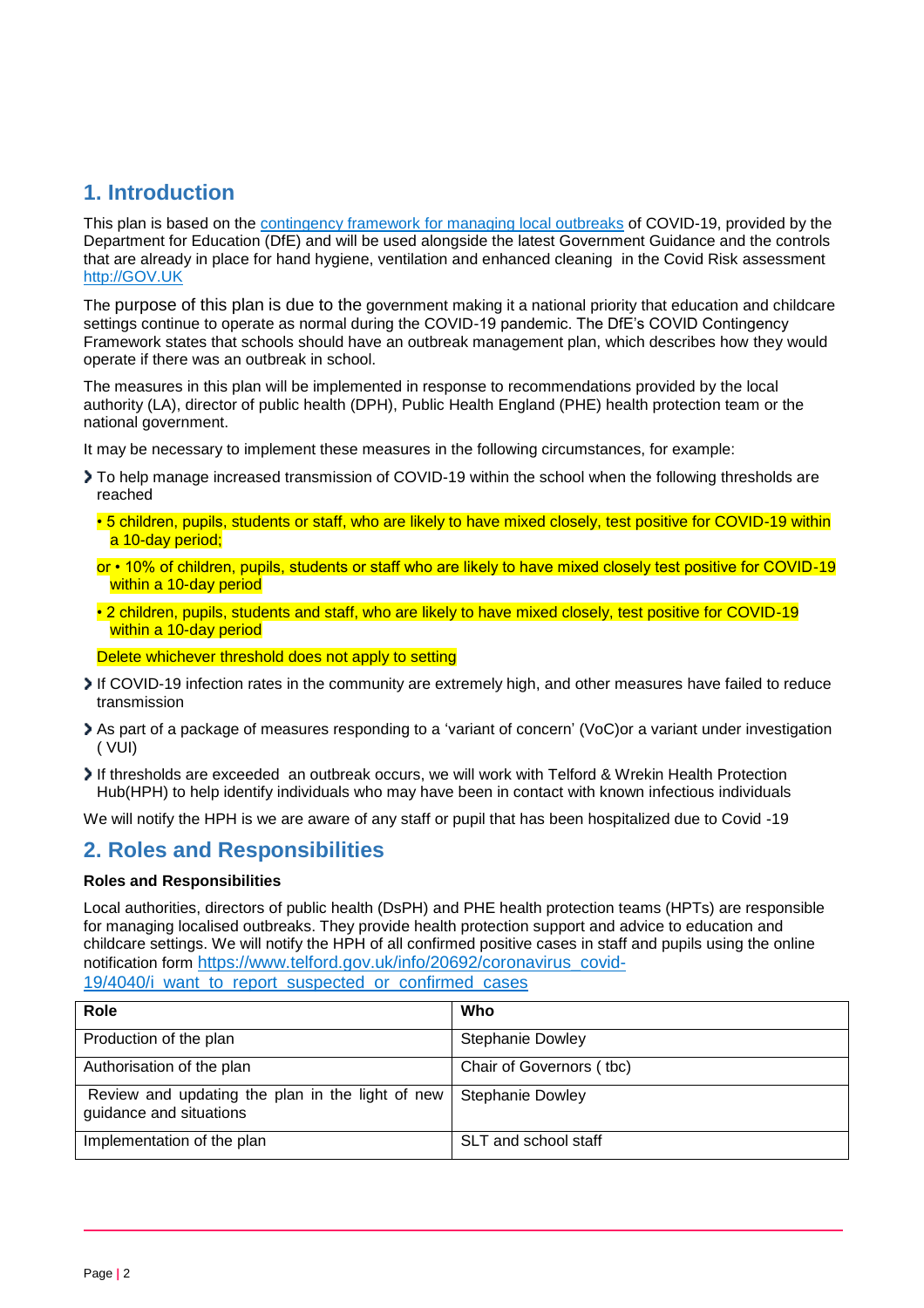# **3. Clinically Extremely Vulnerable**

We are aware of the CEV pupils and staff within the school setting and we will follow national guidance on CEV pupils and staff. [https://www.gov.uk/government/publications/supporting-pupils-at-school-with-medical](https://www.gov.uk/government/publications/supporting-pupils-at-school-with-medical-conditions--3)[conditions--3.](https://www.gov.uk/government/publications/supporting-pupils-at-school-with-medical-conditions--3)

Shielding is currently paused. In the event of a major outbreak or VoC that poses a significant risk to individuals on the shielded patient list (SPL), ministers can agree to reintroduce shielding. Shielding would be considered in addition to other measures to address the residual risk to people on the SPL, once the wider interventions are taken into account. Shielding can only be reintroduced by national government. In the event that shielding is re-introduced we will follow all local authority advice and facilitate it.

### **4. Other measures**

If recommended, we will:

Review:

- $\triangleright$  cleaning and infection control measures and respond to any suggestions for additional measures from HPH or PHE
- $\triangleright$  whether any activities could take place outdoors, including exercise, assemblies, or classes
- $\triangleright$  ways to improve ventilation indoors, where this would not significantly impact thermal comfort

Limit:

- > Residential educational visits
- > Open days
- > Transition or taster days
- > Parents coming into school
- > Live performances

Reintroduce:

- Face coverings for staff who are not exempt when arriving at school and moving around indoors in places where social distancing is difficult to maintain, such as in communal areas e.g.staff rooms .
- > Bubbles and social distancing

Follow public health advice on testing, self-isolation and managing confirmed cases of Covid 19

*Appendix 1 has a template for recording the actions necessary to implement the actions above* 

### **5. Attendance restrictions**

Attendance restrictions will only be recommended as a last resort. If recommended, we will implement the measures in this section.

#### **5.1 Eligibility to remain in school**

In the first instance, we will stay open for:

- Vulnerable pupils
- Children of critical workers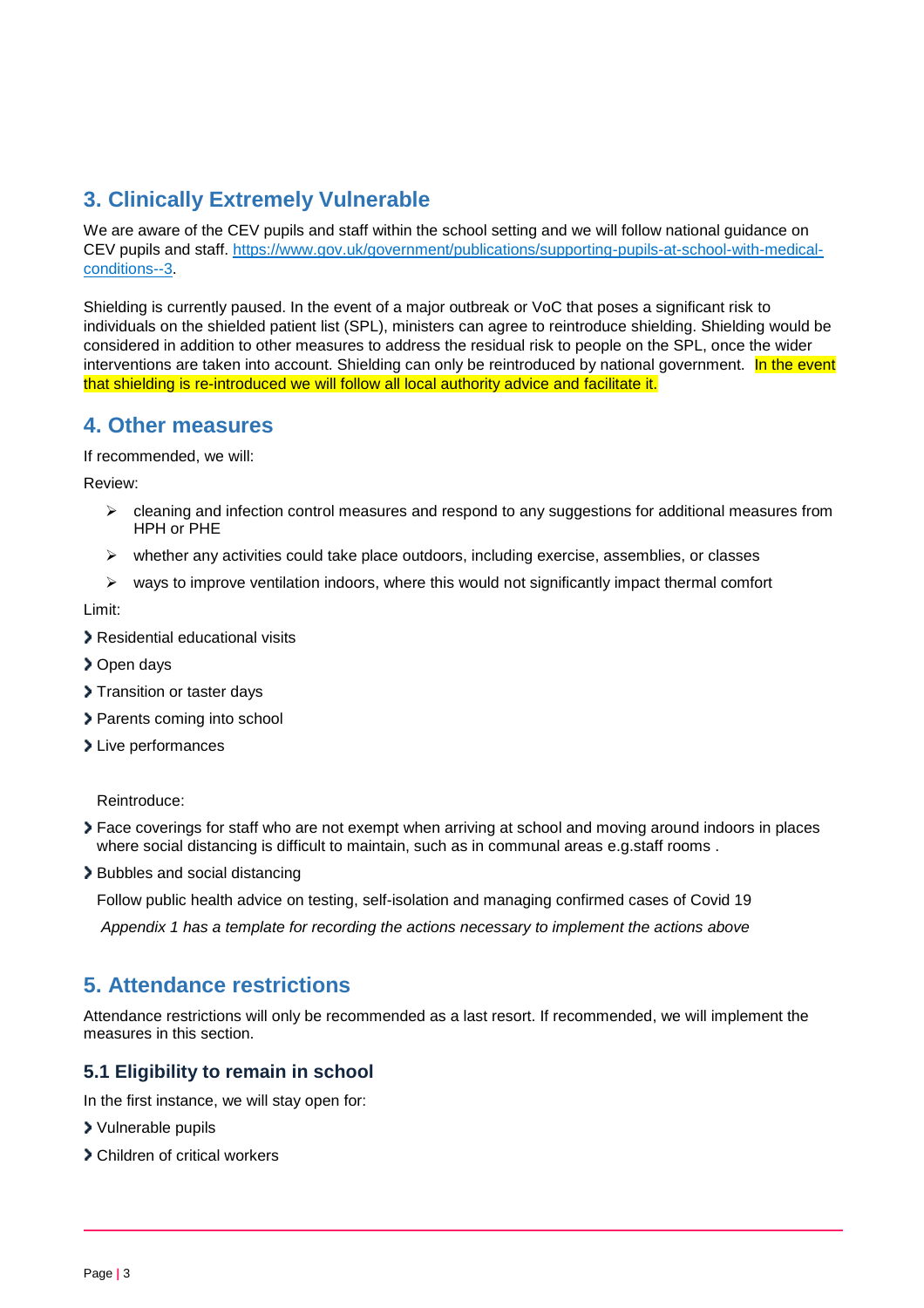- Reception, Year 1 and Year 2 pupils
- If further restrictions are recommended, we will stay open for:
- Vulnerable pupils
- Children of critical workers

#### **5.2 Education and support for pupils at home**

All other pupils will be required to stay at home and will receive remote education.

We will aim to deliver remote education that meets the same quality and quantity of education that pupils would receive in school, as outlined in our remote learning policy which is available on our website. Also teachers will publish daily plans on the class pages of the web site.

The school will continue to provide lunch parcels for pupils eligible for benefits-related free school meals while they are not attending school because of COVID-19 isolation guidelines.

Parents will be invited to collect food parcels from schools. In some circumstances food vouchers will be issued. This is at school discretion.

Vunerable children will be invited into school. We will resume our daily calls for any vulnerable children not attending schools. Teachers will expect children to log onto remote learning daily at 9.00 as detailed in out remote learning policy. Any child not logged on by 9.00m will receive a call home and if no response by the 2<sup>nd</sup> day at house call will be made,

#### **5.3 Wraparound care**

We will limit access to before and after-school activities and wraparound care during term time and the summer holidays to those that need it most.

We will communicate who will be eligible to attend once the restrictions are confirmed.

Breakfast club will be for working parents only

#### **5.4 Safeguarding**

We will review our child protection policy to make sure it reflects the local restrictions and remains effective.

We will aim to have a trained DSL or deputy DSL on site wherever possible.

If our DSL (or deputy) can't be on site, they can be contacted remotely by telephone and email.

On occasions where there is no DSL or deputy on site, a senior leader will take responsibility for co-ordinating safeguarding on site.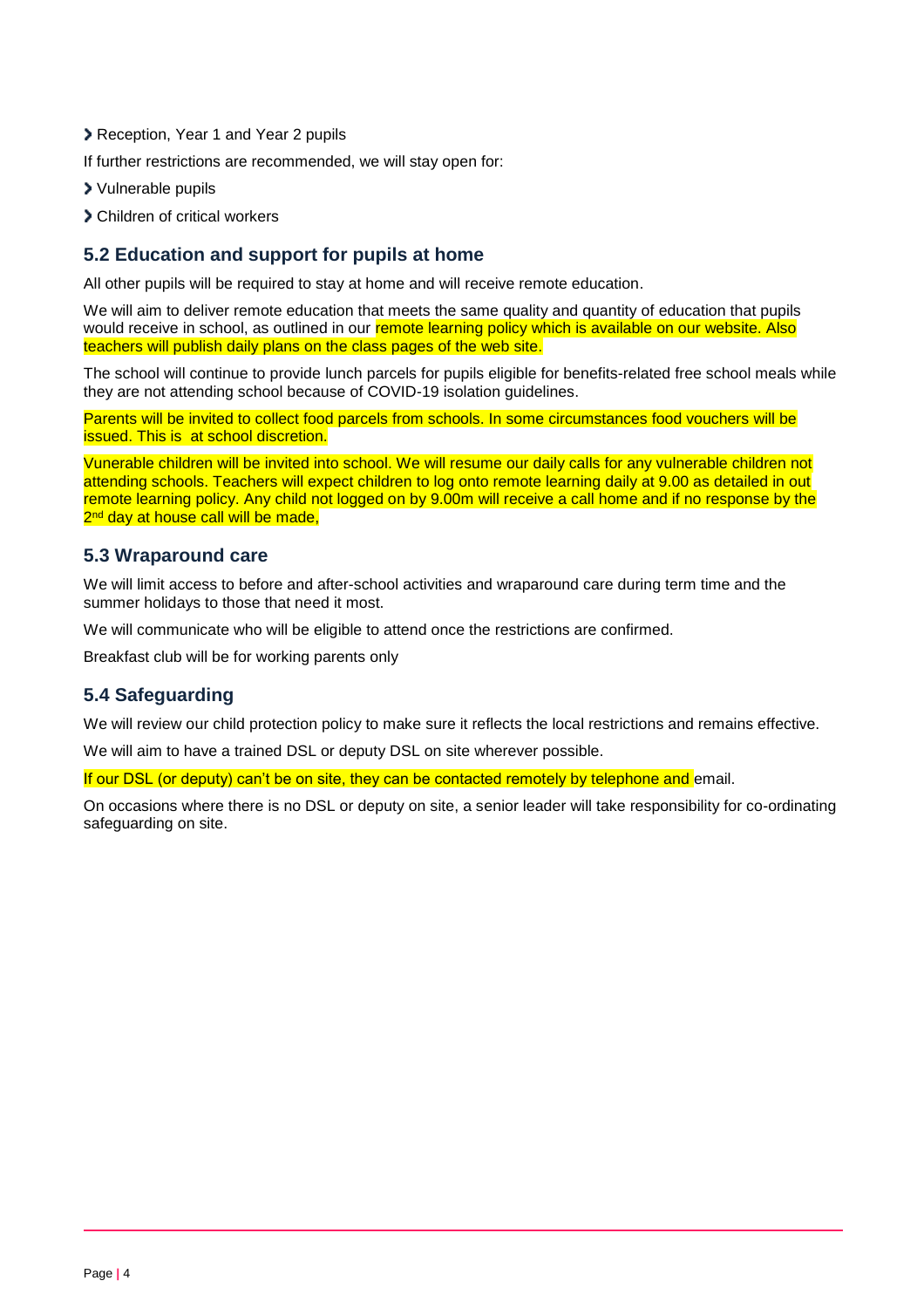# **Appendix1**

| <b>Outbreak Management</b><br>Principle                                        | How the setting would implement this requirement<br>quickly; consider:                               | Constraints to be addressed in<br>advance.                                             |
|--------------------------------------------------------------------------------|------------------------------------------------------------------------------------------------------|----------------------------------------------------------------------------------------|
|                                                                                | Resources, staffing, processes, layouts, timings,<br>communications, training                        | Indicate when constraints have<br>been managed - date/colour<br>code to differentiate. |
|                                                                                | In the school hall as per lockdown testing                                                           |                                                                                        |
| Error! Reference source not<br>found.                                          |                                                                                                      |                                                                                        |
| Error! Reference source not<br>found.                                          | All adults will be required to wear a face covering in public<br>spaces                              |                                                                                        |
|                                                                                |                                                                                                      |                                                                                        |
| <b>Error! Reference source not</b><br>found.                                   | All classes will resume bubbles (this has not changed)<br>tables will be front facing                |                                                                                        |
|                                                                                | Cleaning will be stepped up if this has been reduced.                                                |                                                                                        |
| <b>Additional Cleaning Error!</b><br>Reference source not found.               | Additional staff are already used for routine extra cleaning<br>of the lunch hall and breakfast club |                                                                                        |
| Error! Reference source not<br>found. Notification of all cases<br>of Covid 19 | Numbers to be held in central office and by helad teacher<br>and SLT                                 |                                                                                        |
|                                                                                | All SLT to have training in outbreak Management                                                      |                                                                                        |
| <b>Clinically Extremely Vulnerable</b>                                         | Will be notified by Headteacher of any outbreak and asked                                            |                                                                                        |
|                                                                                | to seek medical advice,                                                                              |                                                                                        |
| Reference source not<br>Error!<br>found.                                       | To be paused until outbreak over                                                                     |                                                                                        |
|                                                                                |                                                                                                      |                                                                                        |